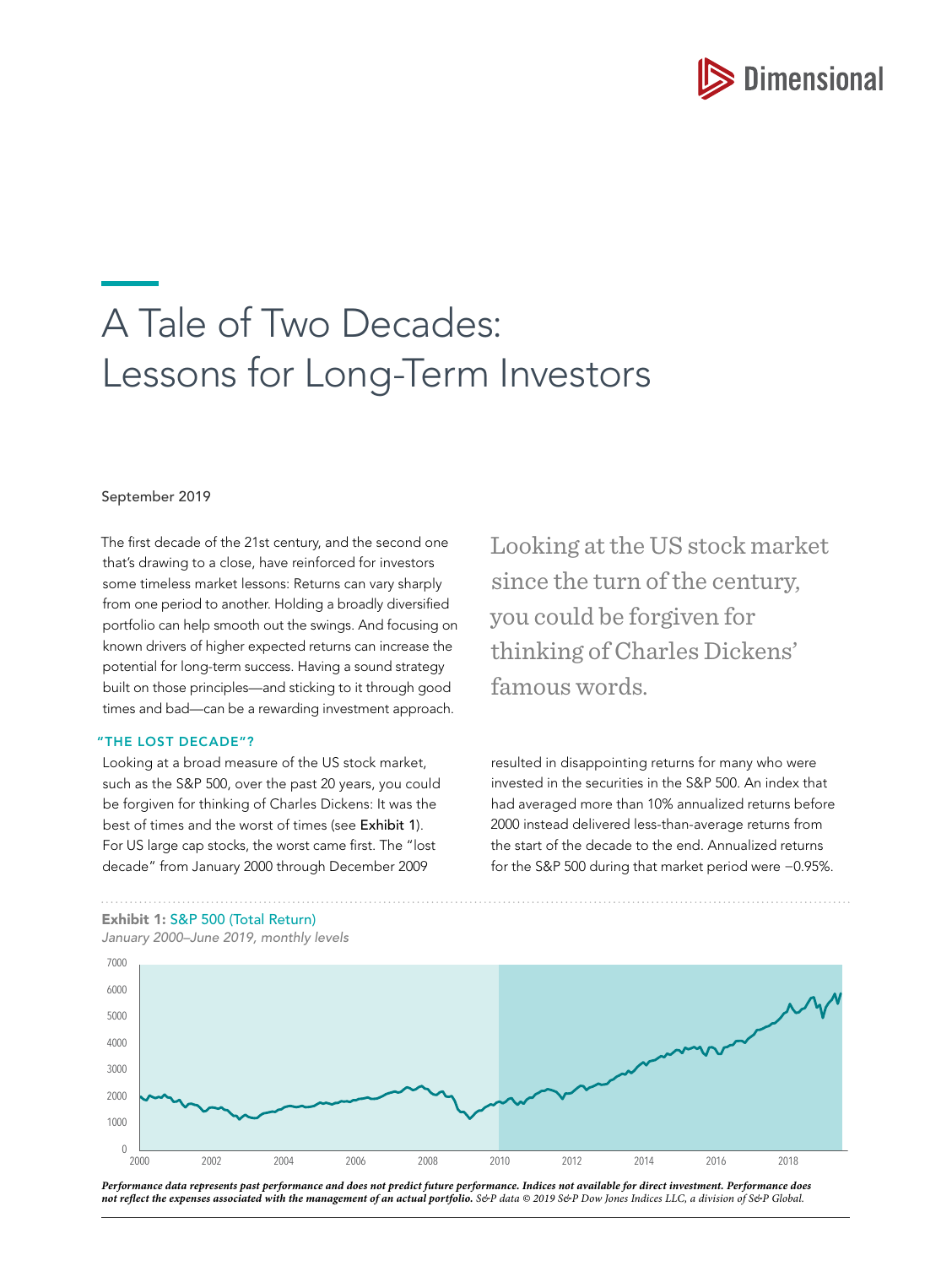#### Exhibit 2: The 2000s

*Annualized returns (%): January 2000–December 2009* 



*In US dollars. Performance data represents past performance and does not predict future performance. Indices not available for direct investment. Performance*  does not reflect the expenses associated with the management of an actual portfolio. S&P data © 2019 S&P Dow Jones Indices LLC, a division of S&P Global. See *Index Descriptions in the appendix for descriptions of the Dimensional index data.*

Yet it was a good decade for investors who diversified their holdings globally beyond US large cap stocks and included other parts of the market with higher expected returns—companies with small market capitalizations or low relative price (value stocks). As Exhibit 2 shows, a range of indices across many other parts of the global market outperformed the S&P 500 during that time span.

## FLIPPING THE SCRIPT

The next period of nine-plus years reveals quite a different story. It has looked more like best of times for the S&P 500, as the index, when viewed by total return, has more than tripled since the start of the decade in the bounce-back from the global financial crisis. US large cap growth stocks

have been some of the brightest stars during this span. Accordingly, from 2010 through the first half of 2019, many parts of the market that performed well during the previous decade haven't been able to outperform the S&P 500, as Exhibit 3 displays. Since many of these asset classes haven't kept pace with the S&P, these returns might cause some to question their allocation to the asset classes that drove positive returns during the 2000s.

### THE CASE FOR GREAT EXPECTATIONS

It's been stated many times that investors may want to take a long-term perspective toward investing, and the performance of stock markets since 2000



*In US dollars. Performance data represents past performance and does not predict future performance. Indices not available for direct investment. Performance*  does not reflect the expenses associated with the management of an actual portfolio. S&P data © 2019 S&P Dow Jones Indices LLC, a division of S&P Global. See *Index Descriptions in the appendix for descriptions of the Dimensional index data.*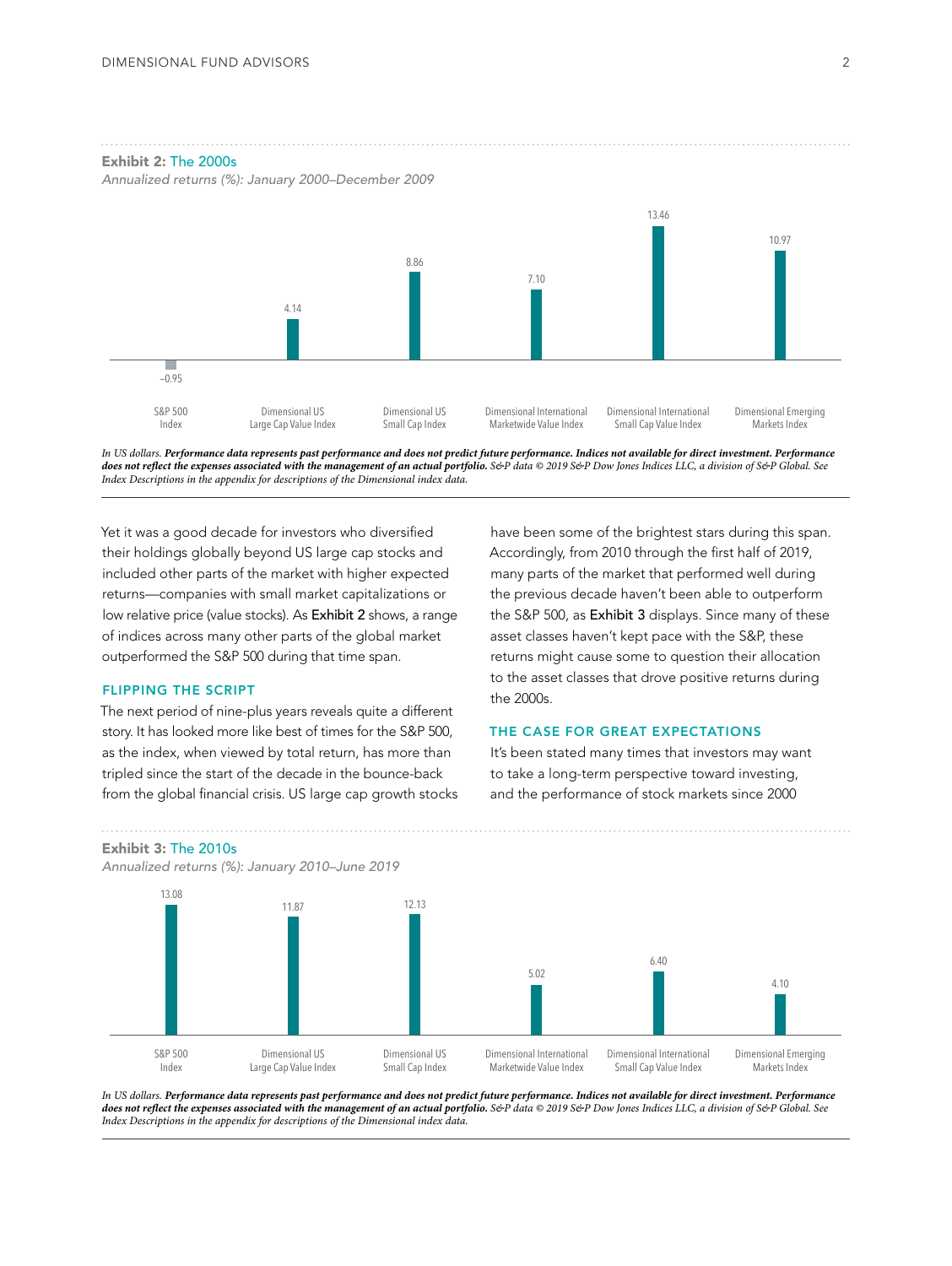#### Exhibit 4: 2000–2019

*Annualized Returns (%): January 2000–June 2019*



*In US dollars. Performance data represents past performance and does not predict future performance. Indices not available for direct investment. Performance*  does not reflect the expenses associated with the management of an actual portfolio. S&P data © 2019 S&P Dow Jones Indices LLC, a division of S&P Global. See *Index Descriptions in the appendix for descriptions of the Dimensional index data.* 

supports this point of view. Over the past 19½ years (see Exhibit 4), investing outside the US presented investors with opportunities to capture annualized returns that surpassed the S&P 500's 5.65%, despite periods of underperformance, including the most recent nine-plus years. Cumulative performance from 2000 through June 2019 also reflects the benefits of having a diversified portfolio that targets areas of the market with higher expected returns, such as small and value

stocks. And it underscores the principle that longer time frames increase the likelihood of having a good investment experience.

No one knows what the next 10 months will bring, much less the next 10 years. But maintaining patience and discipline, through the bad times and the good, puts investors in position to increase the likelihood of long-term success.

#### APPENDIX: Index Descriptions

Dimensional US Large Cap Value Index is compiled by Dimensional from CRSP and Compustat data. Targets securities of US companies traded on the NYSE, NYSE MKT (formerly AMEX), and Nasdaq Global Market with market capitalizations above the 1,000th-largest company whose relative price is in the bottom 30% of the Dimensional US Large Cap Index after the exclusion of utilities, companies lacking financial data, and companies with negative relative price. The index emphasizes securities with higher profitability, lower relative price, and lower market capitalization. Profitability is measured as operating income before depreciation and amortization minus interest expense scaled by book. Exclusions: non-US companies, REITs, UITs, and investment companies. The index has been retroactively calculated by Dimensional and did not exist prior to March 2007. The calculation methodology for the Dimensional US Large Cap Value Index was amended in January 2014 to include direct profitability as a factor in selecting securities for inclusion in the index. Prior to January 1975: Targets securities of US companies traded on the NYSE, NYSE MKT (formerly AMEX), and Nasdaq Global Market with market capitalizations above the 1,000th-largest company whose relative price is in the bottom 20% of the Dimensional US Large Cap Index after the exclusion of utilities, companies lacking financial data, and companies with negative relative price.

Dimensional US Small Cap Index is compiled by Dimensional from CRSP and Compustat data. Targets securities of US companies traded on the NYSE, NYSE MKT (formerly AMEX), and Nasdaq Global Market whose market capitalization falls in the lowest 8% of the total market capitalization of the eligible market. The index emphasizes companies with higher profitability. Profitability is measured as operating income before depreciation and amortization minus interest expense scaled by book. Exclusions: non-US companies, REITs, UITs, and investment companies. The index has been retroactively calculated by Dimensional and did not exist prior to March 2007. The calculation methodology for the Dimensional US Small Cap Index was amended in January 2014 to include direct profitability as a factor in selecting securities for inclusion in the index. Prior to January 1975: Targets securities of US companies traded on the NYSE, NYSE MKT (formerly AMEX), and Nasdaq Global Market whose market capitalization falls in the lowest 8% of the total market capitalization of the eligible market.